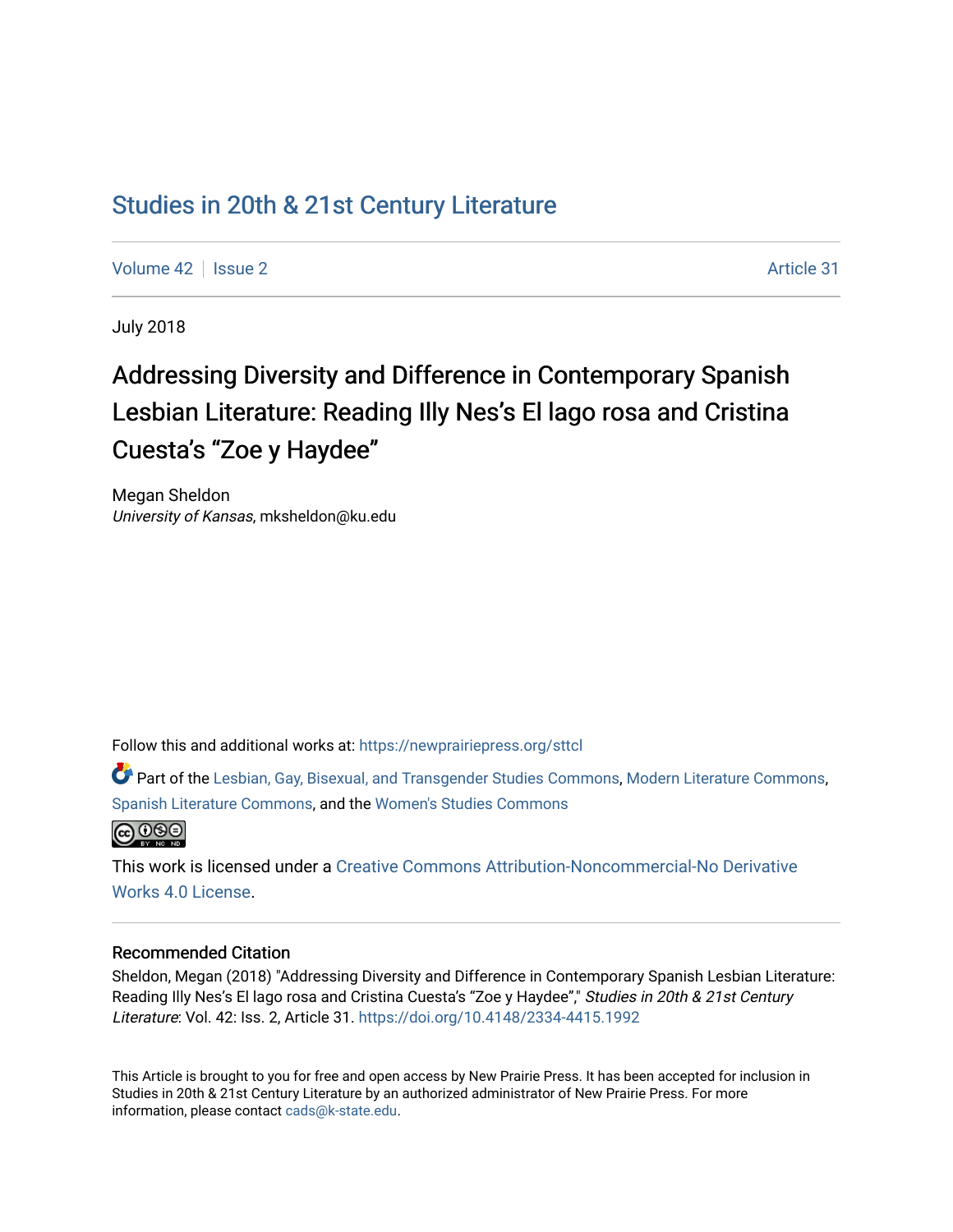### Addressing Diversity and Difference in Contemporary Spanish Lesbian Literature: Reading Illy Nes's El lago rosa and Cristina Cuesta's "Zoe y Haydee"

#### Abstract

Illy Nes's novel El lago rosa (The Pink Lake, 2004) and Cristina Cuesta's short story "Zoe y Haydee" (Zoe and Haydee, 2007) depict travel and cross-cultural queer relationships that call attention to racial and class differences as well as ethnic and cultural divides. Both narratives raise questions concerning the representation of queer women of color in Spanish fiction of the new millennium. This article focuses on the diverse cultural, political and personal struggles that surround the formation and negotiation of sexual identity, emphasizing the fact that LGBTQ identity is not necessarily cross-culturally or universally constructed around identical interests, desires, or experiences.

#### Keywords

Spanish Literature, LGBTQ, Sexuality, Gender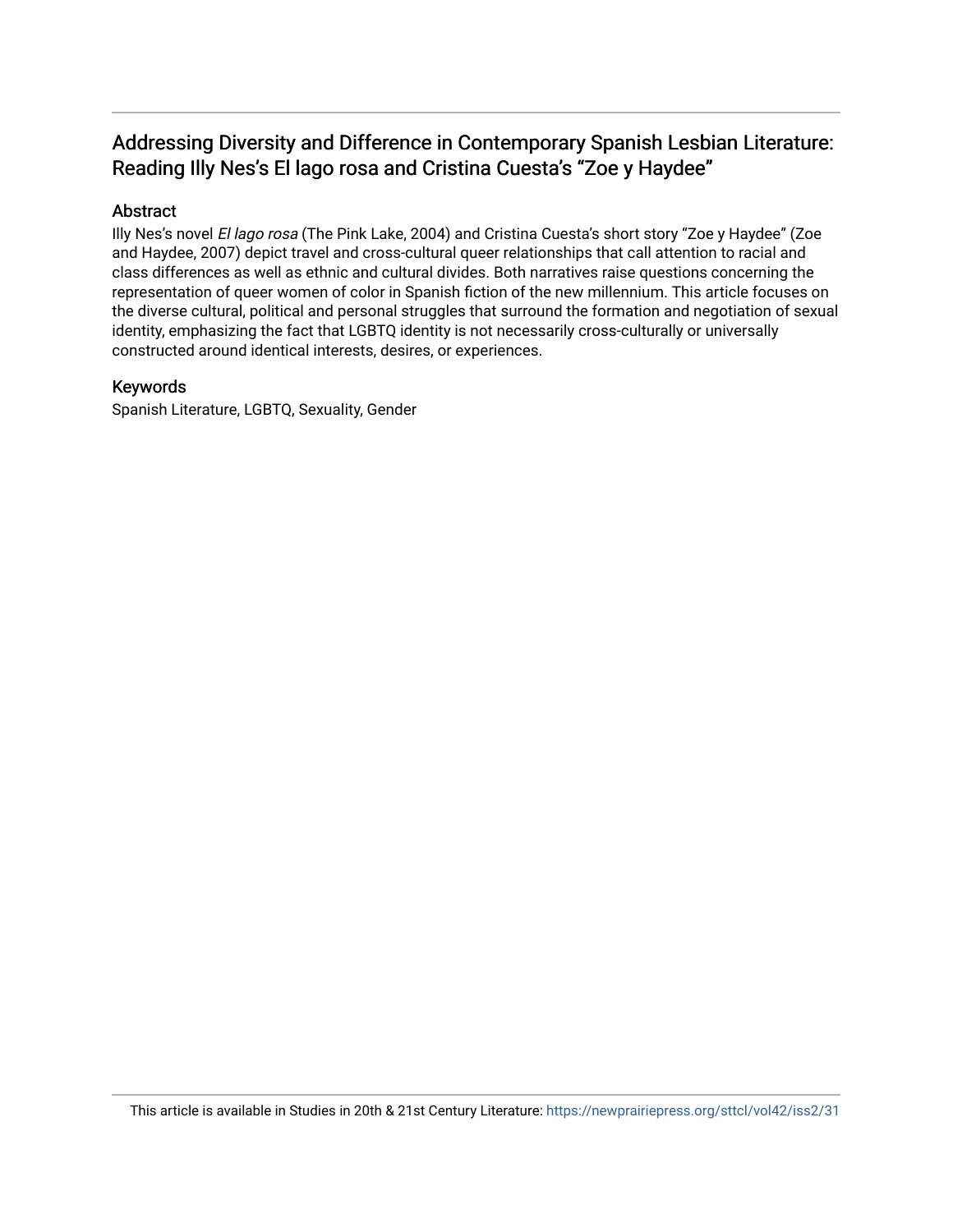Addressing Diversity and Difference in Contemporary Spanish Lesbian Literature: Reading Illy Nes's *El lago rosa* and Cristina Cuesta's "Zoe y Haydee"

## Megan Sheldon

#### *University of Kansas*

Both Jill Robbins and Maite Zubiaurre have observed that contemporary Spanish lesbian literature addresses how lesbian desire complicates questions of identity, nationality, and culture in a global age. Analyzing works such as Lucía Etxebarría's *Beatriz y los cuerpos celestes* ('Beatriz and the Celestial Bodies,' 1998), Mabel Galán's *Donde comienza tu nombre* ('Where Your Name Begins,' 2004), and María Felicitas Jaime's *Cenicienta en Chueca* ('Cinderella in Chueca,' 2003) in her monograph *Crossing through Chueca: Lesbian Literary Culture in Queer Madrid* (2011), Robbins indicates the way in which the incorporation of queer characters from within European borders tends to favor romantic plots that normalize queer sexuality and notes the imprint of economic and linguistic neoimperialism in the portrayal of Latin American queer subjects. Similarly, in her article "Carmen Nestares's *Venus en Buenos Aires*: Neocolonialist Cyber-Romance, Virtual Lies, and the Transatlantic Queer" (2006), Zubiaurre points to the transformation of Nestares's narrative from a cyber romance into a real world encounter that reveals a neocolonialist attitude on the part of the Spanish protagonist towards Argentina (134). Through their focus on the representation of Spain's uneven relationship with Latin America, Robbins's and Zubiaurre's studies demonstrate how portrayals of women in contemporary Spanish lesbian literature depicting travel and cross-cultural relationships are intertwined with complex socio-political and cultural relationships between nation-states and individuals. In the pages that follow, I examine cross-cultural queer encounters in Illy Nes's novel *El lago rosa* ('The Pink Lake,' 2004) and Cristina Cuesta's short story "Zoe y Haydee" ('Zoe and Haydee,' 2007), taking into account racial and class differences as well as ethnic and cultural divides.<sup>1</sup> These fictionsostensibly meant for a homonormative Spanish lesbian audience—ask readers to consider the diverse cultural, political, and personal struggles that encompass being a woman who loves women that do not follow the standard Western teleological narrative of visibility and "coming out."

Set in Senegal and India respectively, each of these texts raises questions concerning the representation of queer women of color in Spanish fiction of the new millennium and emphasizes the fact that LGBTQ identity is not necessarily cross-culturally or universally constructed around identical interests, desires, or experiences. In his work Ryan Thoreson analyzes the problems that arise from globalizing discourses of sexuality and expressions of LGBTQ liberation across lines of race, ethnicity, and nationality through a consideration of the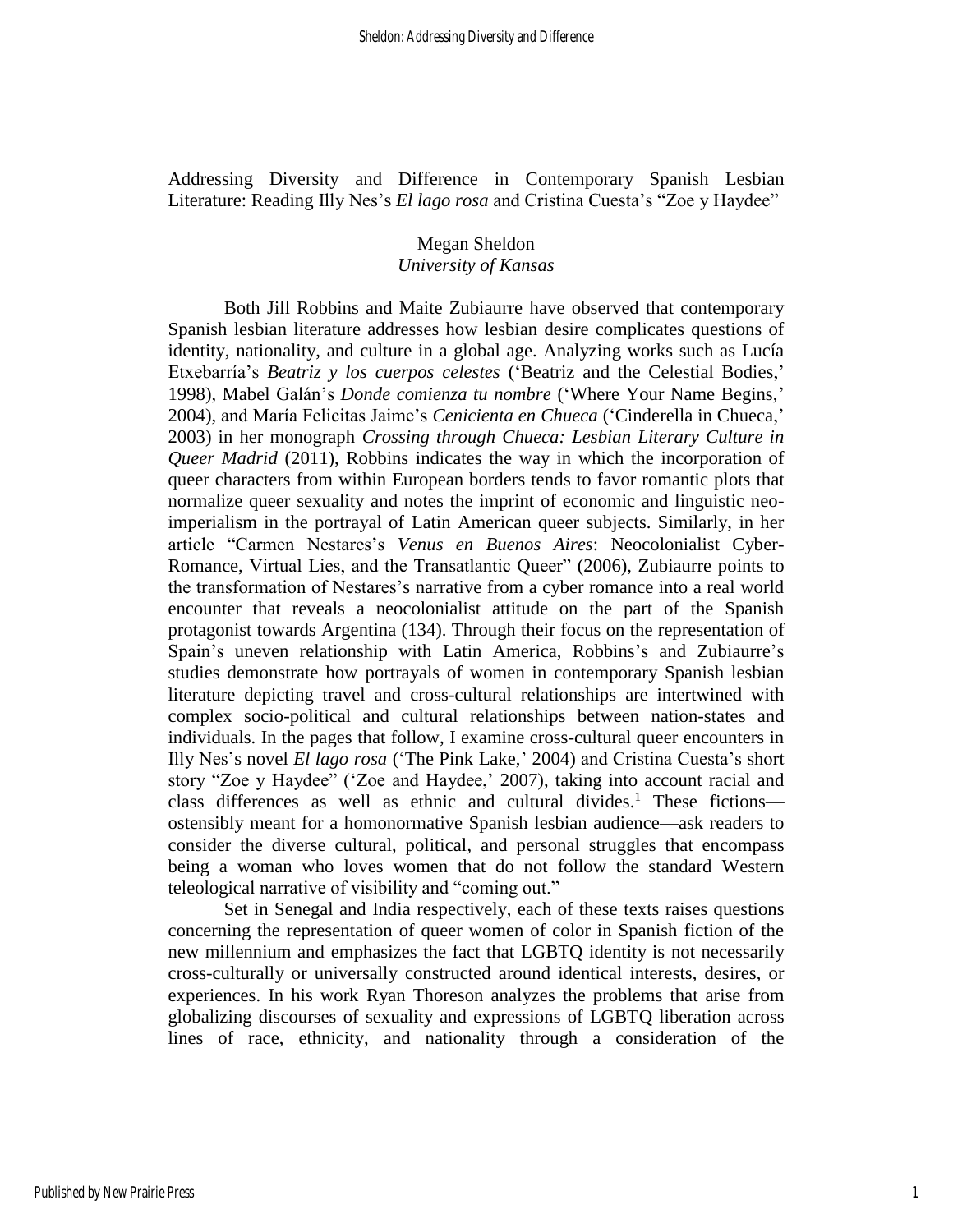transnational LGBTQ human rights movement. In a recent volume on queer transnational activism, Thoreson explains that human rights frameworks are imperfect and partial as well as:

fail to address a range of human needs and desires that are not easily cognizable as rights; legitimate the demands of some populations while ignoring or delegitimizing others; promote rigid understandings of social categories that are in fact dynamic and heterogeneous; and favor technical, legalistic, and often punitive approaches to complex problems that are socially and structurally entrenched.

Thoreson asserts that while LGBTQ issues are increasingly understood through the language of human rights, embracing the intersectional character of the LGBTQ community has the potential to lead to "radically transformative possibilities" in how the discourse of human rights is perceived and represented internationally.<sup>2</sup>

The diversity that encompasses the LGBTQ community in relation to human rights narratives becomes particularly important when considering Nes's and Cuesta's fictions. Nes's *El lago rosa*, understood through this premise, is much more than a "coming out" story focused on a young Spanish woman, Susana, sent on assignment to Senegal. Rather, through its portrayal of her relationship with Amira—a Senegalese, self-identified lesbian model—the narrative calls attention to the often overshadowed intersectional dynamic that defines the experiences of many in the LGBTQ community, in this case particularly in the Global South. While the narrative is directed at a Western audience and, consequently, filtered through Susana's "coming out" process and confrontation with her own internalized homophobia, the narrative's use of a cross-cultural framework reveals the tensions found between the Global North and South with regard to human rights. Amira formerly modeled in France and has returned to her home country to dedicate the end of her life to bettering conditions for women and founding schools after learning she is dying from terminal brain cancer. The complexity of Amira's identity in the novel extends beyond being a queer woman and calls attention to her identification with a broader community of individuals struggling for access to water and health care as well as experiencing daily forms of sociopolitical marginalization.

Cuesta's "Zoe y Haydee" centers on differing expressions of female subjectivity and sexual desire across lines of race and ethnicity. Zoe and Haydee meet online, and after learning that Haydee is a self-identified lesbian who intends to marry a man, Zoe travels to India to better understand Haydee's decision. After their meeting in India, the story constructs a dialogue between Zoe and Haydee concerning expressions of sexuality and agency. Most significantly, Haydee's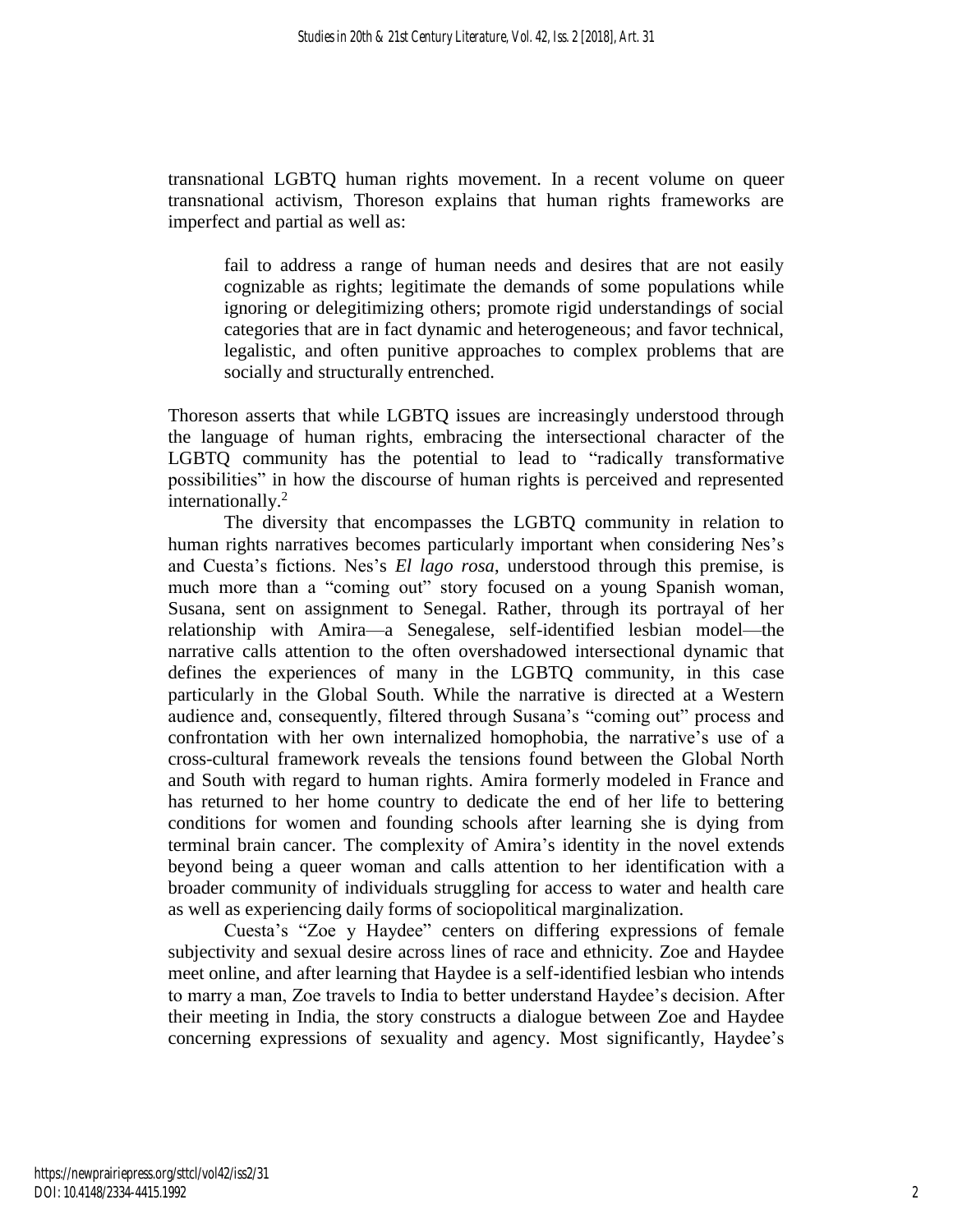articulation of her sexual subjectivity challenges Zoe's understandings of dominant Euro-American gay and lesbian narratives of visibility. Taken alongside Nes's *El lago rosa*, the fictional portrayals of these women's cross-cultural encounters provide a window for examining intersecting forms of identity in regard to race, gender, nationality, and sexuality as characters negotiate identities, ethnic communities, and power relations.

While Nes's novels have received less critical attention than other, betterknown Spanish self-identified lesbian authors such as Isabel Franc and Mabel Galán, her name is often referenced in studies of Hispanic queer fiction.<sup>3</sup> In 2000, Nes won the Bigayles prize from the Asociación de Gais i Lesbianes de L'Hospitalet (Association of Gays and Lesbians of L'Hospitalet) for best lesbian narrative for her first novel, *Morbo* ('Attraction,' 1999). Her third novel, *El lago rosa*, has been praised by Jacky Collins in her analysis of Spanish lesbian literature as a novel that contributes to the visibility of Spanish lesbian authors and, more generally, lesbianism in Spain (Collins 176-77). *El lago rosa* begins as Susana, the main character and narrator, gathers her things to leave for Senegal. Susana sees the trip as a professional opportunity, but her boyfriend, Marcos, opposes the trip. Their relationship ends towards the close of the novel when he travels to Senegal to confront her and insist she return to Spain. It is at this moment in the novel that Susana and Amira become romantically involved; however, their relationship is short-lived as Amira soon after succumbs to cancer and dies.

Nes's construction of sexuality-based identities is important not only because it highlights the privileged subject position afforded to the Spanish protagonist in the narration of her sexual identity, but also for incorporating a non-European queer woman of color who, despite being of means, lives in a marginalized and impoverished Senegalese community and feels unfulfilled by France as a potential adopted homeland. By highlighting Amira's humanitarian efforts, the novel points to a broader awareness of human struggles and forms of social consciousness that Susana, at least initially, lacks. The end of the novel emphasizes Amira's connection to numerous struggles for healthcare, housing, education, and work within her home country as well as stresses the need to prioritize rights that both include and extend beyond those of LGBTQ individuals and more purposefully situates LGBTQ human rights within diverse traditions of justice and equality.

Senegal as a nation-state is marked both in its past and present by the influence of colonialism.<sup>4</sup> This legacy is also important when considering narratives of African queer sexualities that have dominated the continent. On the one hand, religious fundamentalists argue that queer identities are "un-African" and "threaten African social and cultural norms and claim that pro-queer initiatives in Africa by Western countries and NGOs are imperialist" (Ekine 78).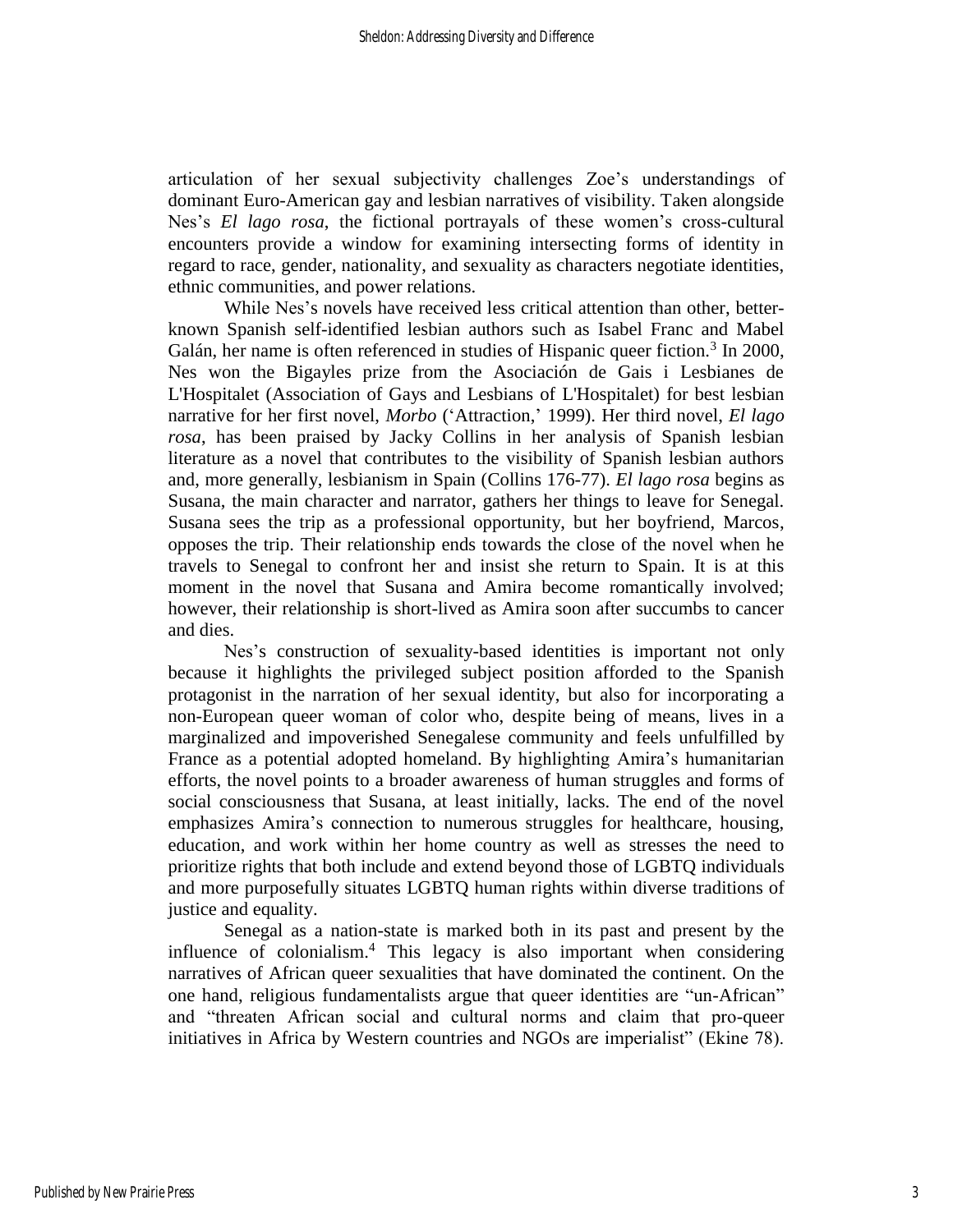On the other hand, queer African sexualities compete with homogenizing discourses of white Euro-American understandings of LGBTQ identity that are not necessarily representative of the context and experiences of same-sex relationships in Africa that date back to precolonial times (Tamale). The tensions presented by these circumstances situate sexual minority groups in Africa in what Lyn Ossome describes as the "marginal matrix of citizenship," in that they are "outside the national 'moral community' but inside the civic nation" (35). The marginalized position of sexual minorities within narratives of national identities in Africa is geographically expressed in *El lago rosa* through Amira's life in a small, impoverished village outside Senegal's capital, Dakar, where she runs a shelter.

While much of Dakar's architecture mentioned in the novel is a reminder of the city's colonial legacy (the Catholic Cathedral, the Presidential Palace built in 1907, the *Place de l'Indépendance* 'Independence Square' and the Victorian style Kermel Market), the poor economic conditions and socio-political marginalization of the village where Amira lives and works has led to it being referred to as "*la escoria*" (Nes 45) 'the scum' of Senegal.<sup>5</sup> It is important to note that the village is populated by abused women, abandoned children, the homeless, and individuals suffering from illnesses, all of whom Amira cares for at her shelter with limited means. The community's geographic positioning demonstrates the connection between visibility, invisibility, and power, revealing how non-normative groups within hegemonic institutions "may find themselves relegated to invisibility, which symbolizes their structural disadvantage" (Currier 5). The scene depicts Amira's identification with and collective commitment to a broader community of sociopolitical outcasts.

In some respects, the representation of Amira in the novel reflects the use of exotic imagery, particularly when she is first seen by Susana: "Aquella hermosa diosa de ébano se deslizaba envuelta en un aura de sensualidad y elegancia difícil de describir con palabras" (Nes 39) 'That beautiful goddess of ebony glided across, wrapped in an aura of sensuality and elegance difficult to describe in words.' However, it is significant that the depiction of Amira within the novel extends beyond a superficial and exotic depiction of her physical beauty as her background and circumstances are explained and developed. This representation of Amira becomes noteworthy when considering that the only other specific reference to a Senegalese woman in the novel is to the mother of Amira's bodyguard, Bikai. She was raped, forced to prostitute herself to support herself and her son and eventually died of AIDS (Nes 45-46). The description of Bikai's mother is limited to her sexual objectification and does not explore other dimensions of her character. This results in her portrayal as powerless and a victim of male violence and poverty. She is contained within a similar paradigm to that which Chandra Talpade Mohanty describes as the "object status" delegated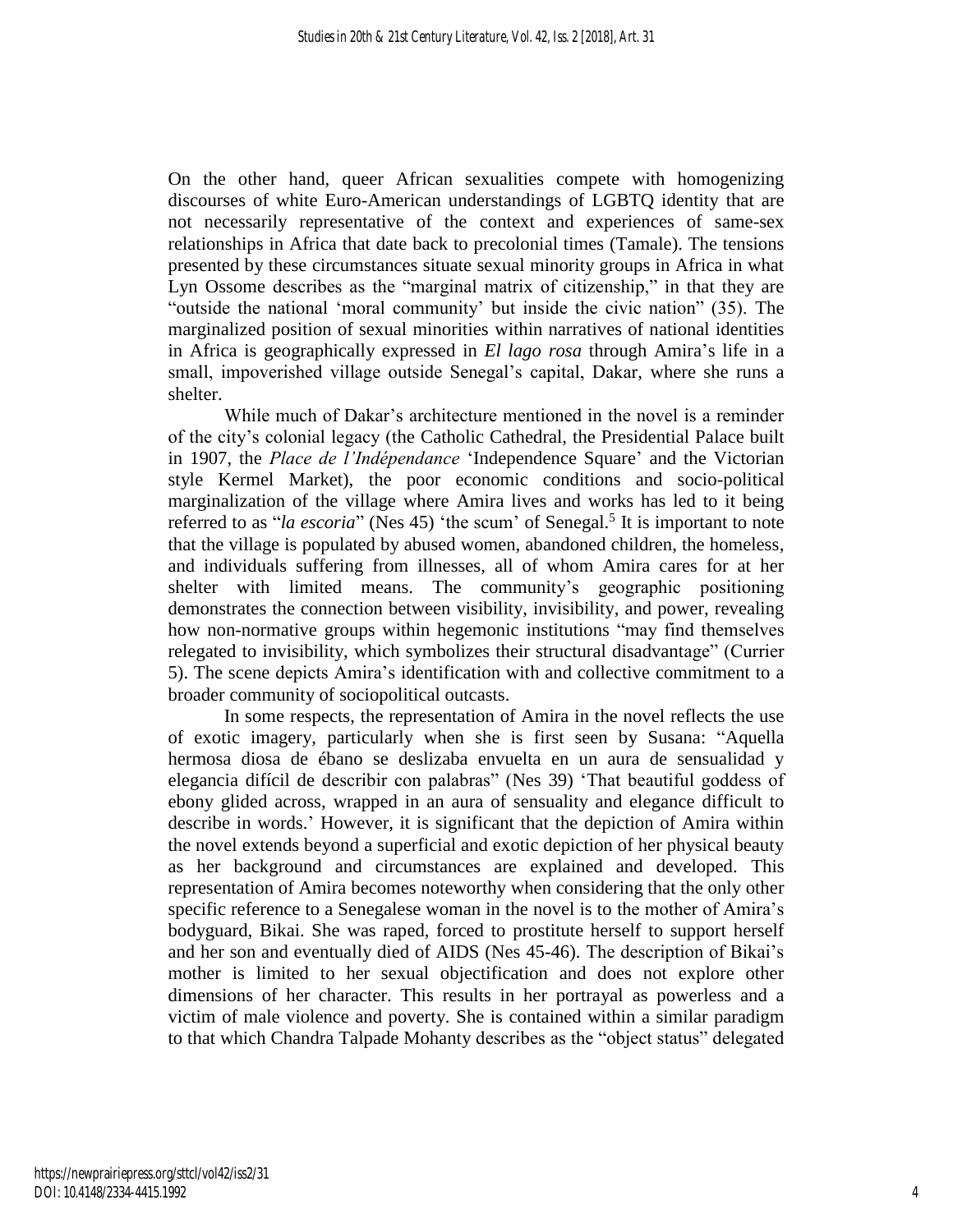to Third World women in the eyes of Western feminism, in that she has no agency and is defined primarily in terms of being "affected or not affected by certain institutions and systems" (23). Unlike Bikai's mother, Amira does not fit within this model of what Mohanty refers to as Western feminism's depiction of the "average Third World woman" (sexually contained, impoverished, abused victim), and the representation of her character as a successful, self-identified Senegalese lesbian woman questions a simplistic representation of "Third World women" (22).

Still, it is imperative to recognize the multiple power structures that impact Amira's life. In a scene towards the close of the novel, Susana and Amira have seemingly bonded emotionally when Susana's boyfriend, Marcos, appears drunk and angry outside her hut when they return from a day trip to Goree Island. Marcos grabs Susana, insists that she leave with him to return to Spain, and threatens to beat her if she does not. When she refuses to return, he slaps her across the face, and as Amira attempts to intervene she is also thrown to the ground by Marcos. Marcos's behavior is in keeping with his character from the start of the novel (controlling, possessive boyfriend), and the scene further underscores his sexist behavior and lack of tolerance. The confrontation appears as a bonding moment between the two women, who are able to make amends from a previous argument following the incident and shortly thereafter sleep together. However, the incident additionally portrays the way in which Susana and Amira are not equally oppressed by the same patriarchal forces embodied by Marcos. This is perhaps most apparent when, in addition to physically assaulting Amira, Marcos also refers to her using a racial slur: "Jodida negra de mierda" (Nes 94) 'Fucking worthless black woman.' Marcos's comment indicates the interlocking forms of oppression— sexism, homophobia, and racism—that Amira faces as a queer woman of color. In this sense, while the scene indicates the potential points of solidarity between Susana and Amira in their struggles against patriarchy, it also signals the differences within the broader kyriarchy that define their experiences with foundational power structures.<sup>6</sup>

The end of the novel stresses Amira's dedication to the many struggles facing her community in Senegal. Susana helps Amira film the end of a documentary she is making to bring human rights causes to the forefront, particularly those affecting women such as genital mutilation and domestic abuse. While recording the video, she reveals that she is suffering from cancer and voices her desire to give back to her country and raise consciousness about the humanitarian issues to which she has dedicated the end of her life.

Posiblemente no se trate de un gesto tan altruista como la gente de esta aldea cree: sólo busqué entrar en el reino de los cielos por la puerta grande; o quizá he necesitado estar a las puertas de la muerte para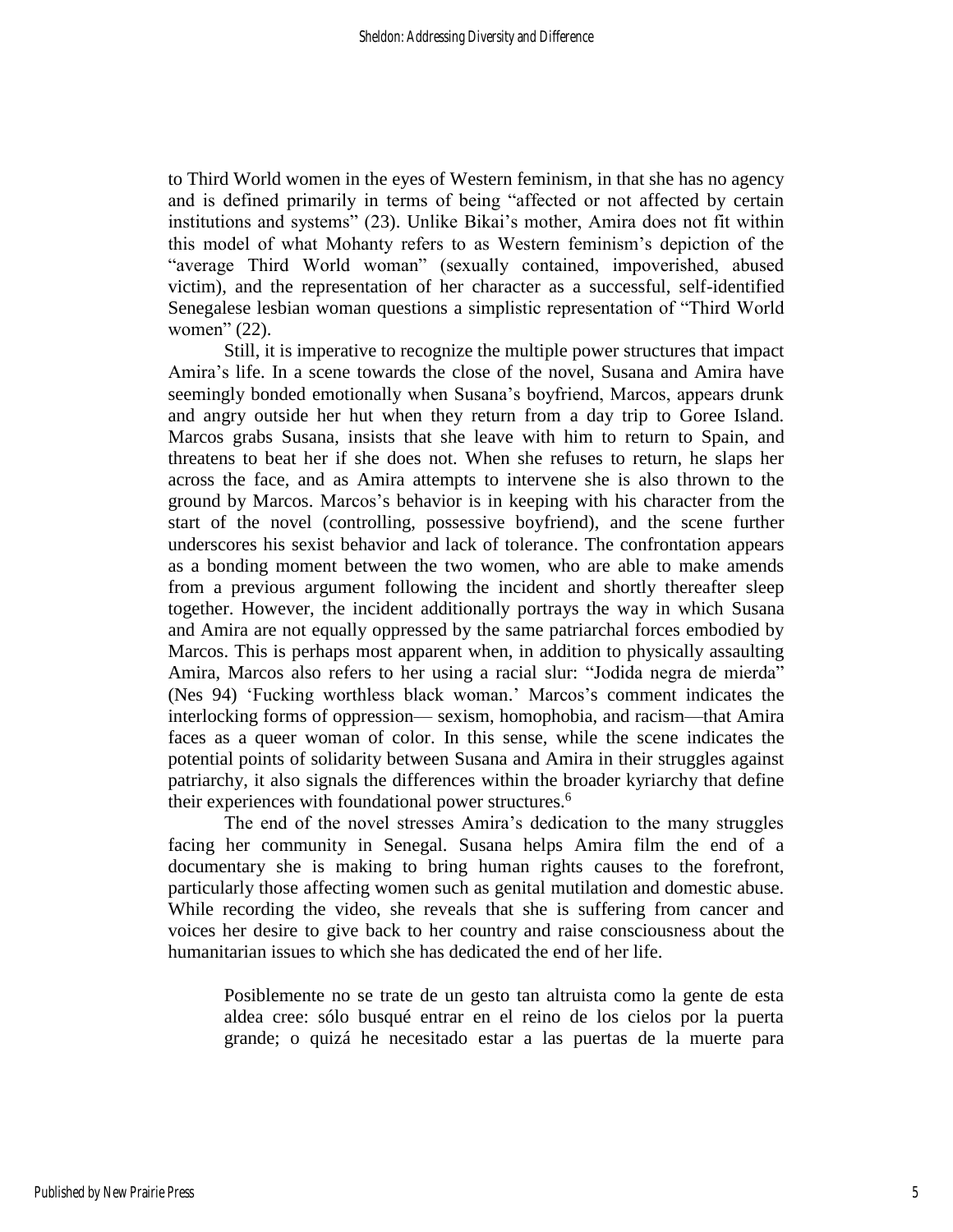rectificar mis actos y dedicar mi fama, mi vida, y mi dinero a ayudar al pueblo senegalés. En cualquier caso, aunque nadie desea morir, estos últimos meses han sido los más felices de mi vida . . . y sólo le pido a Dios que me permita vivir lo suficiente para terminar este documental y mostrar al mundo que queda mucho por hacer; que hay muchos pueblos, muchas personas que necesitan nuestra ayuda, nuestro apoyo y nuestra solidaridad . . . (Nes 102-03)

Maybe it wasn't such an altruistic gesture as the people of this village think: I only sought to enter heaven through the great gate; or perhaps I needed to be at the doors of death to rectify my actions and dedicate my fame, my life, and my money to helping the Senegalese people. In any case, although no one wants to die, these last few months have been the happiest of my life . . . and I only ask God to allow me to live long enough to finish this documentary and show the world that there is still much to do; that there are many towns, many people that need our help, our support, and our solidarity . . .

Amira collapses while recording the video and dies shortly afterwards. In *Illness as Metaphor*, Susan Sontag writes, "Illness is the night-side of life, a more onerous citizenship. Everyone who is born holds dual citizenship, in the kingdom of the well and in the kingdom of the sick" (3). Although Sontag ultimately seeks to negate the various metaphors that influence our understanding of illness, this initial description of illness as a "more onerous citizenship" provokes readers to consider concepts of identity, belonging, and non-belonging symbolized through illness. This line of thought resonates with the burdens faced by Amira as a queer, diasporic female subject of color. It also speaks to her ability as an activist, a successful model in France, a person of faith, a Black woman, a lesbian, and as a cancer victim to challenge dominant narratives of belonging to an individual cultural or national identity. Her words reveal that, despite having left Senegal for her career in France, her humanitarian work, her life in the village, and her eventual death are all a form of reconciliation with her homeland as well as her own struggle to find a sense of belonging. In this sense, through the narration of Susana and Amira's meeting, the novel both calls attention to human rights causes and poses a more in depth consideration of queer identity as inherently connected to various wider-reaching social, political, and cultural circumstances.

Like *El lago rosa*, Cuesta's "Zoe y Haydee" narrates a cross-cultural encounter that emphasizes the life experiences that define the differences between two women. Before entering into an analysis of Cuesta's story, it is useful to provide a brief outline of events related to the promotion of sexual minority rights in India, where the majority of the story takes place. The 2009 ruling by the Delhi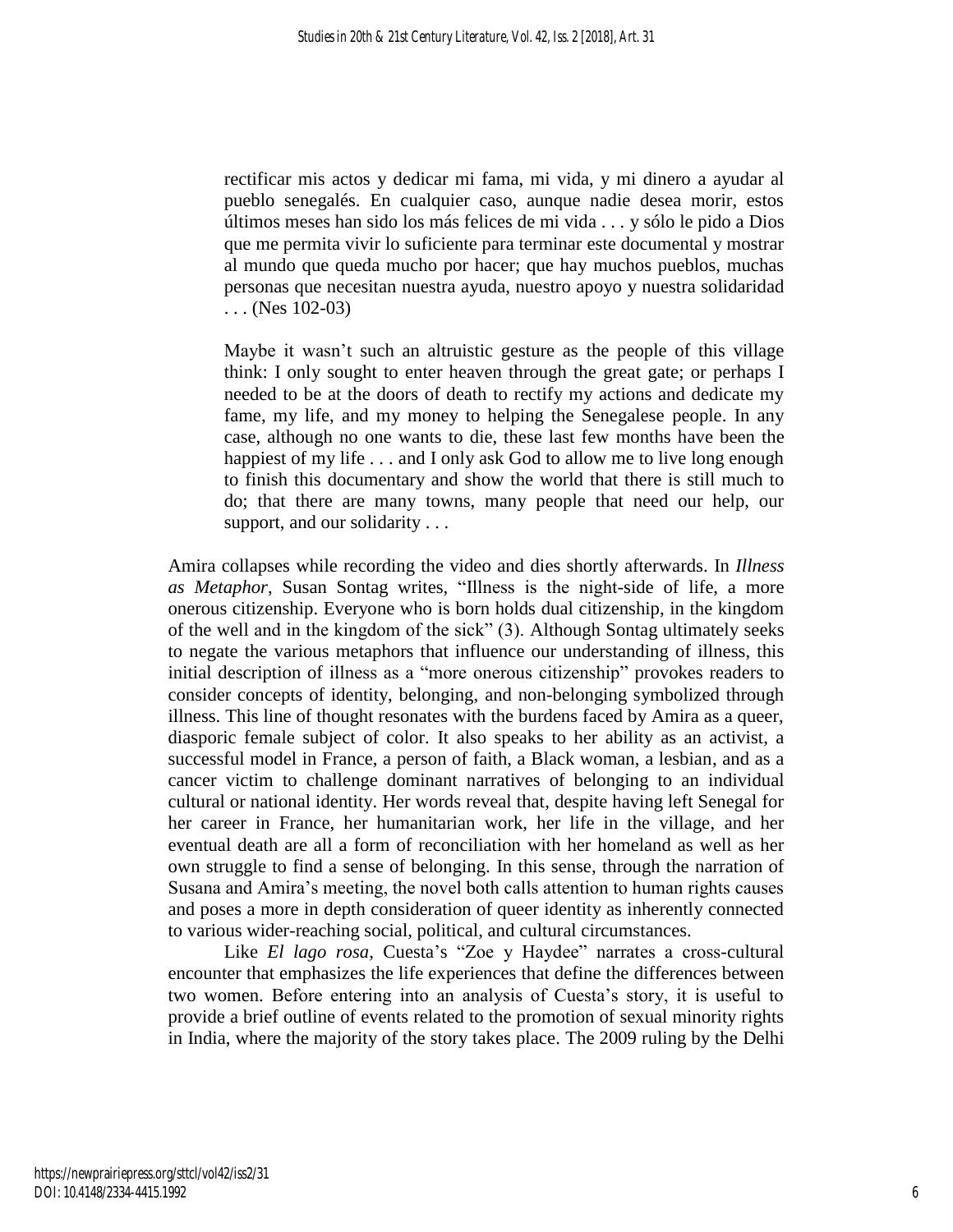High Court to decriminalize homosexuality was seen as a landmark decision for LBGTQ rights in the country. However, the LGBTQ community still faces discrimination, and in December 2013 the court reintroduced Section 377 of the penal code to recriminalize homosexuality. Section 377 is an anti-sodomy statute that was established during the British Empire in 1886 but declared unconstitutional and repealed in 2009. While no women have been convicted thus far, the statute has been used to intimidate women wanting to live with their longterm lovers or friends (Bhaskaran 106). Apart from the recent reinstatement of Section 377, perhaps the most internationally recognizable conflict regarding representations of same-sex desire in India was the release of Deepa Mehta's 1996 film *Fire*, a co-production between India and Canada. The film tells the story of Sita and Radha who live together in New Delhi with their husbands, Jatin and Ashok, who are also brothers. Due to the emotional neglect they receive from their husbands, they turn to each other and begin a secret affair.<sup>7</sup> *Fire* drew critical scholarly attention for its use of English and Sita's comments in reference to the lack of a discourse for same-sex love in India. Queer scholars Gayatri Gopinath and Ruth Vanita have responded to the film's representation of female same-sex desire. In her introduction to the volume *Queering India*, Vanita criticizes the film's use of a "one-sided representation of Hindu tradition and practice as almost entirely repressive of individual desire and pleasure" and argues for the need to trace etymological examples of same-sex desire in cultural production in India (2). In her analysis, Gopinath argues that the film interrogates "the teleological Euro-American narrative according to which lesbian sexuality must emerge from a private, domestic sphere into a public, visible subjectivity" ("Local" 155). While these scholars present different approaches and viewpoints concerning the film, they both take issue with the predominance of the Euro-American academy in lesbian and gay studies, particularly in relation to India.

Cuesta's narrative also responds to this situation in its portrayal of the conversations between Zoe and Haydee that highlight conflicting understandings of sexuality across different cultures, particularly in reference to the expression of a visible (or public) sexual subjectivity. The story opens as Zoe and Haydee meet online and begin to correspond through email. As demonstrated in the narrative, the internet is a space where global and local identities are able to engage with one and other. In his study of the connections between sexuality, the nation, and globalization, Jon Binnie describes the internet as "a means of experimenting with sexual identity and searching for community . . . . Cyberspace collapses spatial scales—it is where the global is most appropriate, most intimate" (42). The internet is a medium found in several texts by Spanish lesbian authors, including Galán's *Desde la otra orilla* ('From the Other Shore,' 1999), Nestares's *Venus en Buenos Aires* ('Venus in Buenos Aires,' 2001), Felicitas Jaime's *Cenicienta en Chueca* (2005), and Asia Lillo's *Diario de una aupair bollo en USA* ('Diary of a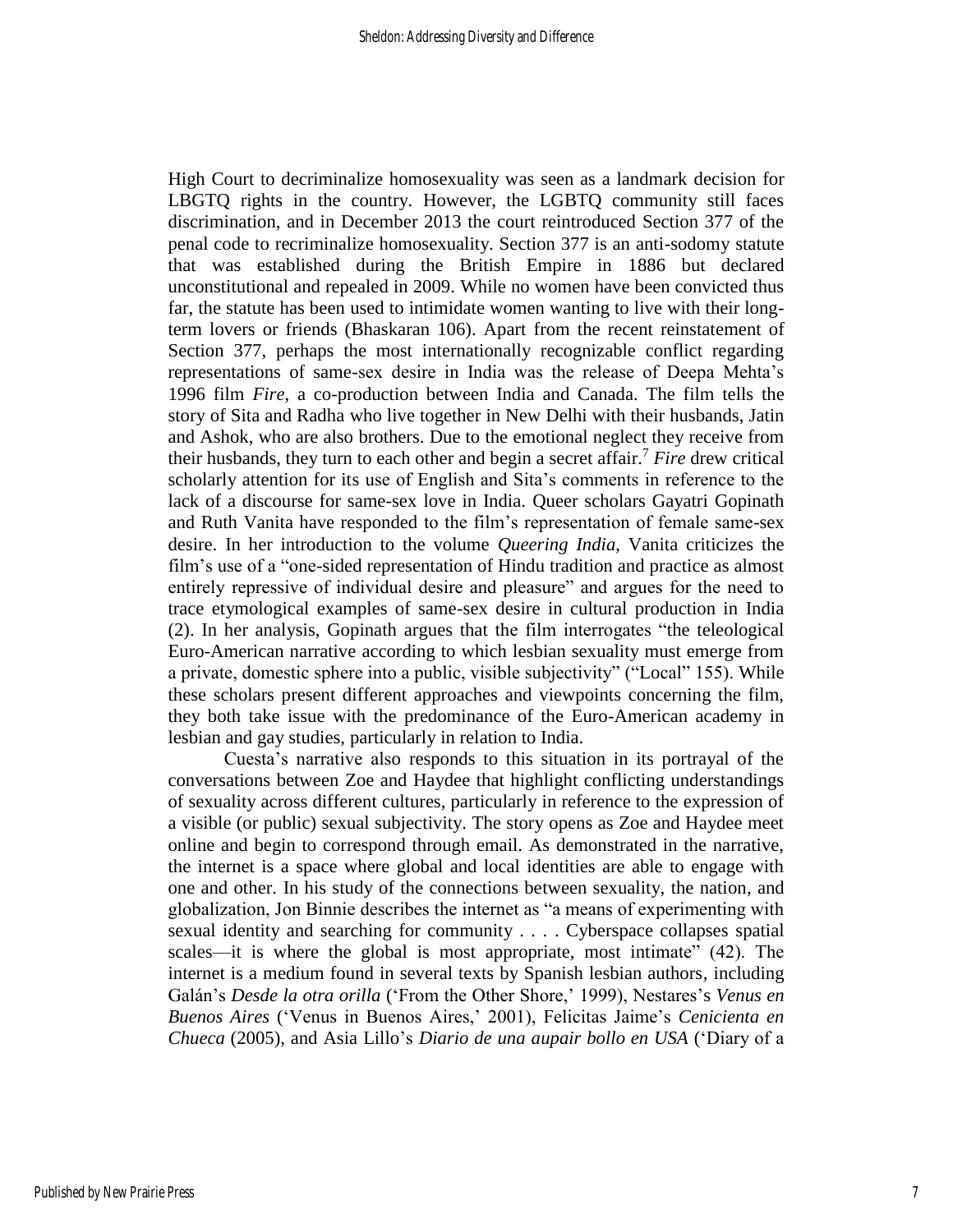Dyke Aupair in the USA,' 2006). Of particular interest to this analysis, a number of these texts also portray cross-cultural internet encounters between women from Spain and countries such as Argentina, Uruguay, and Brazil, among others. These texts demonstrate the increase of cross-cultural encounters due to processes of globalization and modernization that have intensified systems of communication (internet, TV, radio, etc). Robbins has specifically commented on the representation of internet sex chats, underscoring the impact of globalization and lingering neocolonial relations between Spain and Latin America, in her thorough analysis of Felicitas Jaime's *Cenicienta en Chueca*. Examining the exchange between South American and Spanish women in Felicitas Jaime's work, Robbins observes the manner in which these stories ultimately reaffirm the Spanish protagonists' position of power in economic and linguistic terms (97). While Zoe and Haydee's cyber encounter also carries similar traces of power asymmetries and at times a rhetoric of Western superiority, I explore the means by which the narrative also challenges this representation through the portrayal of Haydee's responses to Zoe's questions regarding her life and sexuality.

The discussion of sexual identity is an integral part of depicting the crosscultural encounter between these two women and at many points is linked to discussions of cultural differences and nationality. Of note in their initial correspondence is Zoe's response when learning that Haydee intends to marry a man after finishing her studies at the university, "¿Pero tú no eres lesbiana?" (Cuesta 15) 'But aren't you a lesbian?' Haydee immediately responds to her question by not only asking what Zoe means to imply but also explaining her own circumstances within her family and home country, India: she will marry a man after finishing her studies, since this is the accepted custom, regardless of the fact that—like Zoe—she self-identifies as a lesbian. Her comments reveal less emphasis on her visibility as an "out" lesbian woman, as she places more importance on her own personal process of self-identification in connection to her cultural heritage and her family. Contemplating the information Haydee has shared with her, Zoe reflects on the implications of the national and cultural differences embedded within their discussion of sexuality: "No había pensado que el hecho de vivir donde vivía y pertenecer al mundo al que pertenecía le otorgaba unas facilidades que muchos otros ni siquiera entreveían . . . ¿Acaso una mujer de la India tiene menos derecho a amar a mujeres que una española? ¿Tal vez no haya lesbianas en el mundo islámico? ¿Tampoco en África?" (Cuesta 15) 'She hadn't considered the fact that living where she lives and being part of the world she's a part of gave her some ease that many others had never even glimpsed . . . . Could a woman in India have less of a right to love women than a Spanish woman? Perhaps there aren't lesbians in the Islamic world? Nor in Africa?' In many ways, Zoe's thoughts reflect her own realization of her position as a selfidentified Spanish lesbian woman. Zoe's understanding of female same-sex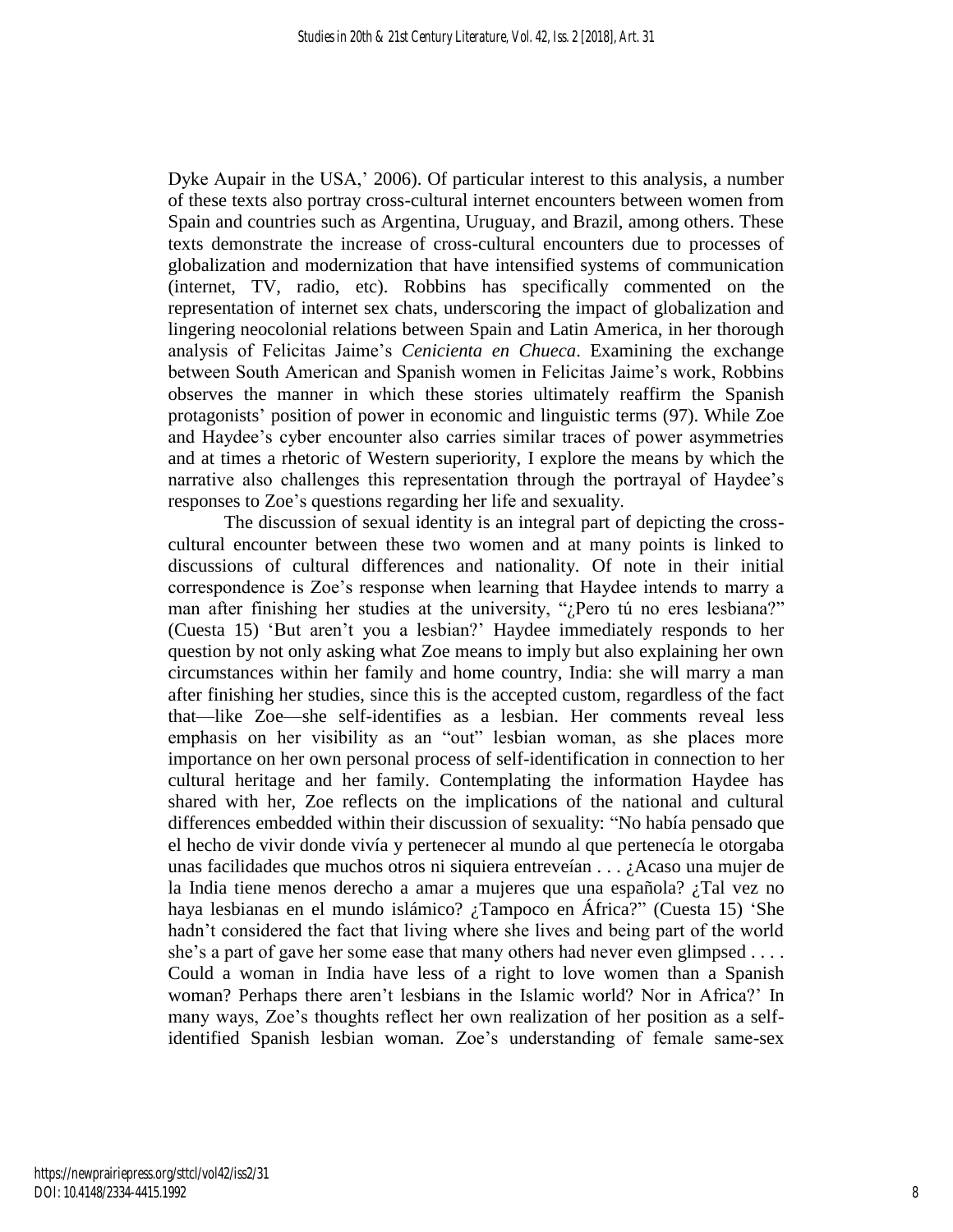desire, and her definition of lesbianism, appears to a great extent to be connected to a politics of visibility in Western LGBTQ movements, particularly in Spain with the approval of same-sex marriage in 2005 as well as the focus on lesbian visibility in Madrid's 2008 Pride Celebration.

This perspective is apparent upon the moment Zoe arrives in India and the two women initially meet. The narrative underscores Haydee's discomfort with publicly discussing her sexuality. In the case of Cuesta's narrative, it is also noteworthy that the text simultaneously emphasizes Zoe's limited knowledge and experience with cultural and political circumstances beyond the borders of Europe. This is made explicit in the narrative when Zoe, in order to clarify why she felt uncontrollably compelled to travel such a distance to meet Haydee, explains the impact their conversation has had on her: "me he dado cuenta de lo corta y pobre que es mi percepción sobre ciertas cosas. Al leer algunos de tus mails . . . no sé cómo decirlo. Es como si de repente me hubiera dado cuenta de que hay más situaciones además de la mía, más experiencias, más problemas y luchas que no tienen nada que ver conmigo ni con el país en el que vivo" (Cuesta 18) 'I've realized how small and inadequate my perception of certain things is. Reading some of your emails . . . I don't know how to explain it. It's as if suddenly I had realized that there are more situations than my own, more experiences, more problems and disputes that don't have anything to do with myself or the country I live in.' Even though the narrative continues to reflect Zoe's predisposition towards Western understandings of gender and sexuality throughout the story, her admission of her own limited knowledge of other cultures and societies presents her less as a bearer of knowledge or a cultural authority, but rather as an inexperienced traveler—a point further emphasized when revealing that Zoe has never lived outside of Spain.

Zoe continues to question Haydee's sexual subjectivity. As a partial response to Zoe's questions, Haydee explains that her family practices the Bahá'í faith, which does not recognize homosexuality. She also explains that due to her father's professional contacts and influence in India, she would not be able to support herself if she decided to go against his wishes in any way, including her marriage. While, given these circumstances, it is easy to cast Haydee under a framework of victimization, it is significant that within the narrative she also asserts her own agency by vocalizing her personal choice to remain in India and build a life for herself within the cultural norms of her country. Haydee's assertion that it is her choice to stay in India complicates an understanding of her position as a complete victim of her culture and her family, especially as she emphasizes the unbreakable connection she has to her country:

La India es mi país y lo amo igual que he amado a algunas mujeres que se han cruzado en mi vida. Jamás podría abandonarlo. Quiero luchar por él,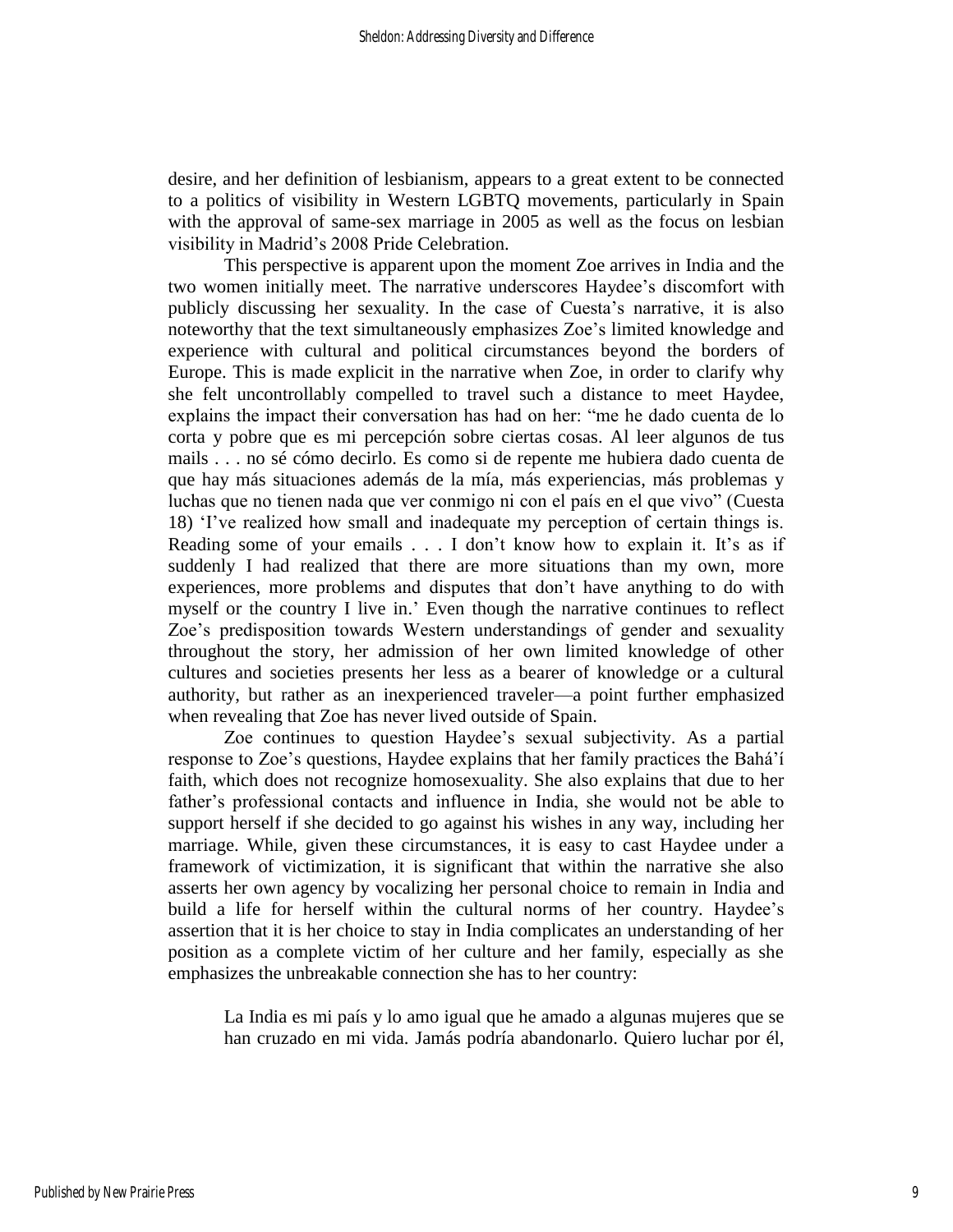ayudar a que sea mejor, intentar que cada vez sean menos los que pasan hambre y menos aún los que mueran por la crueldad de la pobreza. Irme significaría abandonar no sólo a mi familia, sino a toda esa gente que siento como parte de mí. (Cuesta 23)

India is my country and I love it the same way I have loved some of the women that I have met in my life. I could never abandon it. I want to fight for it, help it be better, try so that less people are hungry and many less die from the cruelty of poverty. Leaving would mean abandoning not only my family, but also all of these people that I feel are a part of me.

In this sense, Haydee's subjectivity is presented as part of a more complex nexus that includes but also expands beyond her sexuality. This is further demonstrated in the narrative when it is revealed that Haydee is wealthy, successful, and completing her university studies to become a college professor.

Under this framework, Haydee's subjectivity demonstrates multiple axes of both privilege and subordination. From this complicated, tangled, and ambiguous position, Haydee not only calls attention to the immense cultural differences between her and Zoe, but also affirms her own agency, particularly when considered in relation to expressions of sexuality within the international LGBTQ community. In proclaiming her choice to remain in India, Haydee's actions fall under what Gopinath in her analysis of South Asian public culture describes as "alternative strategies" for representing non-normative desires that "suggest a mode of reading and 'seeing' same-sex eroticism that challenges modern epistemologies of visibility, revelation and sexual subjectivity" (*Impossible* 12). If, as Gopinath notes, such cultural representations stage "a critique by rewriting colonial constructions of 'Third World' sexualities as anterior, pre-modern, and in need of Western political development constructions that are recirculated by contemporary gay and lesbian transnational politics," then, in the case of Cuesta's narrative, Haydee's claim to her right and personal desire to remain in her home country displays an act of agency that ultimately reflect her own subjectivity as a lesbian woman (*Impossible* 12). Understood in these terms, Haydee's refusal to leave India may not only be seen as an alternative to Western feminist and intellectual forms of agency, but also as a rebellion against cultural norms and traditions in India that typically place queer subjects such as herself outside of prevailing heteronormative constructions of national identity.

This assertion of her own sexual identity and subjectivity is made all the more explicit as Haydee demonstrates that she is conscious of her decisions and describes herself as part of a broader community of lesbian women living in India: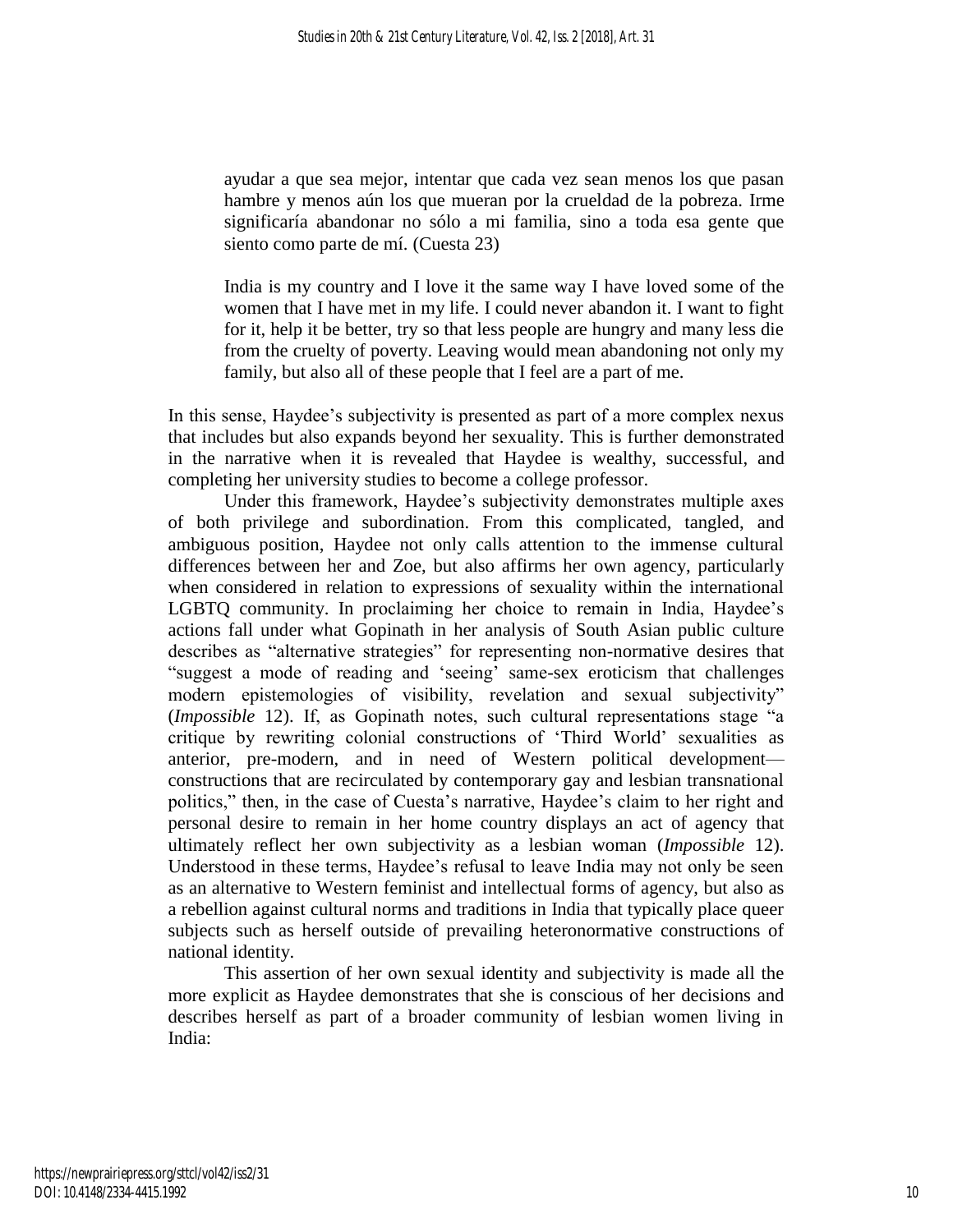Escucha sólo una cosa más, Zoe. Sé que esto te parece lo peor que puede pasar a nadie. Tú eres una persona libre y puedes amar a quien desees. Yo también lo soy gracias a que he comprendido que la elección de quedarme aquí y afrontar la vida que deseo es mía, y de nadie más … cuando ya haya sido madre y mis hijos empiecen a valerse por sí mismos, cuando mi marido esté demasiado ocupado en su trabajo, sus contactos, haya perdido todo interés de mí y yo pueda dedicarme a ayudar a las personas que me necesitan, también seré libre de establecer una relación con quien me plazca, mientras sigo manteniendo la farsa de mi feliz matrimonio. Es la opción que han elegido muchas de las lesbianas que conozco y que pertenecen a familias de clase alta. No se trata de una renuncia, solo una postergación . . . o de un sacrificio temporal, llámalo como quieras. (Cuesta 24)

One more thing, Zoe. I know that to you this seems like the worst thing that can happen to anyone. You are a free person and can love who you want. I also am free thanks to my understanding that the choice to stay here and face my desired life is my own, and no one else's . . . when I have been a mother and my children begin to support themselves, when my husband is too busy with his work, his contacts, when he has lost all interest in me and I can dedicate myself to the people who need me, I will also be free to establish a relationship with whomever I please, while I continue with the farce of my happy marriage. It's the choice that many of the lesbians from upper class families I know have made. It's not a renunciation, just a postponement . . . or a temporary sacrifice, call it what you will.

Even though Haydee describes her hypothetical future marriage as a farce, she explains that her choice is not a renunciation of her sexuality. Rather, she articulates a form of subjectivity that does not include an explicit public declaration of her sexuality—an action perceived by Zoe throughout the majority of the narrative as crucial for Haydee in regard to her personal growth, development, and happiness.

Haydee's objection to being labeled a victim of her culture reflects issues addressed in recent work on the globalization of queer culture and, more specifically, the emergence of queer communities in Asia and the efforts of international human rights organizations. Arnaldo Cruz-Malavé and Martin F. Manalansan IV describe the benefits and drawbacks of what they term "queer globalizations." On the one hand, the increased global visibility of queer concerns has given rise to "an expanded terrain for intervention" demonstrated by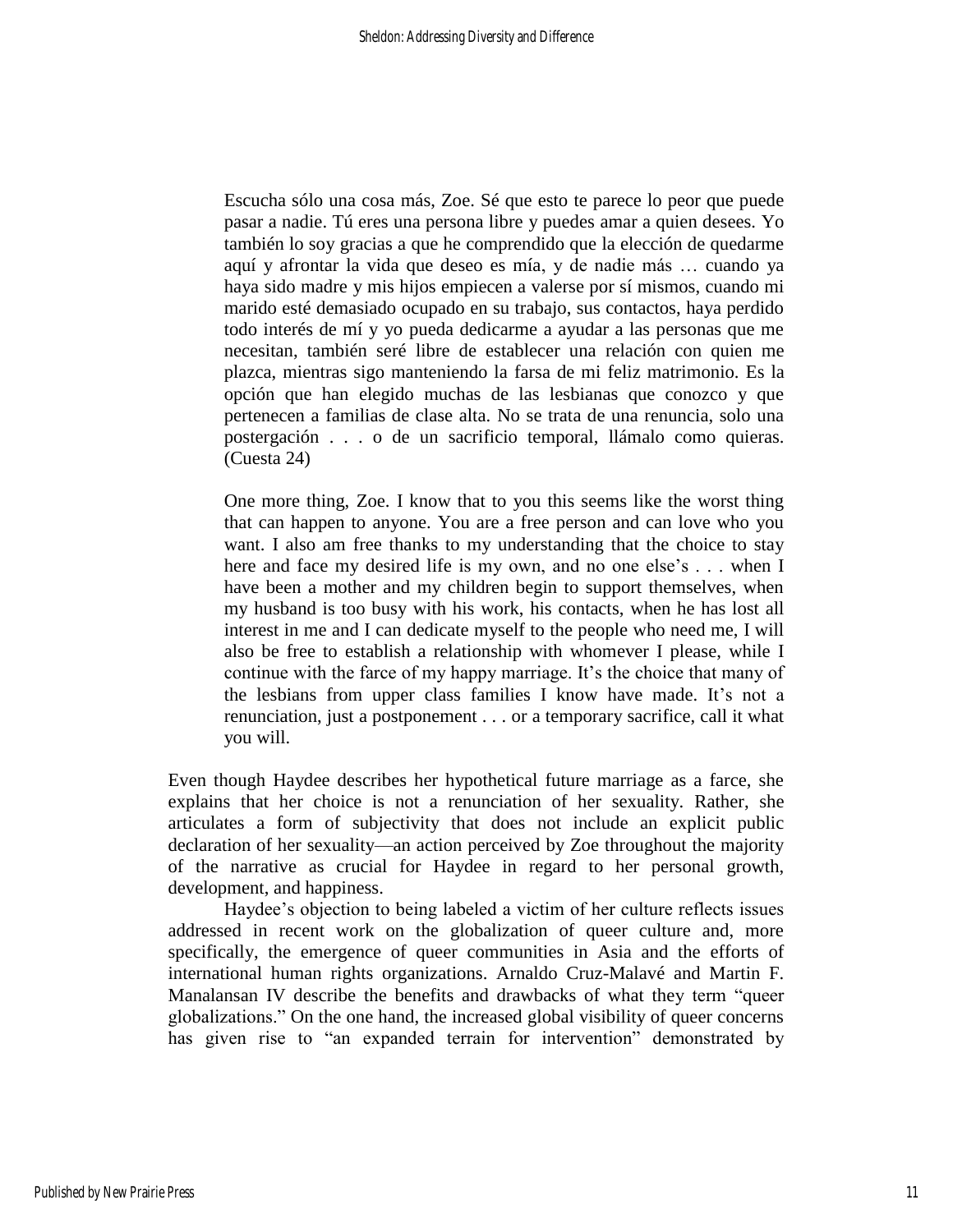transnational LGBTQ political organizations such as the International Lesbian and Gay Association (ILGA) and the International Gay and Lesbian Human Rights Commission (IGLHRC), which integrate sexual and gender rights into arguments against violations of human rights (Cruz-Malavé 2). In this way globalization has proven a site of agency and empowerment (Cruz-Malavé 2). On the other hand, these global flows within the queer community have resulted in concerns related to issues of homogenization and commodification. For example, Cruz-Malavé and Manalansan point to neocolonial undertones in the promotion of universal or modern gay and lesbian identities (Cruz-Malavé 4). Additionally, the promotion of queer visibility as articulated in international LGBTQ human rights efforts predominantly focuses on attaining a globally identifiable queer lifestyle and, consequently, often ignores local expressions of sexual difference. Taken within this context, Haydee's comments throughout the narrative challenge global initiatives to promote conformity among local LGBTQ communities through a uniform expression of same-sex desire. Furthermore, her words illustrate the pressure placed on non-Western queers to present themselves publicly as "gay" or "lesbian" to attain recognition of their subjectivity from the West.

With this in mind, the subjectivity asserted by Haydee, in my opinion, parallels what José Quiroga describes as "melancholic subjects" in his study *Tropics of Desire* (2000), an analysis of queer subjects within the Latino American context (19). Quiroga opens his study with a description of the participation of masked participants in the 1993 Gay Pride March in Buenos Aires, Argentina. The author offers these masked participants as prime examples of the melancholic subjects he seeks to examine that, in his words, "choose to mask [sexuality], while at the same time showing us the mask" (19). For Quiroga, this play on (in)visibility that calls public attention to homosexuality without requiring individuals to assert an openly gay identity represents a manner of coding oneself that constitutes a form of social, political, and aesthetic praxis. By coding their identity and subsequently inserting themselves into the broader public sphere, these subjects call into question the "unproblematized visibility" Quiroga specifically associates with gay and lesbian identity narratives from the United States (3). This emphasis on visibility as described by Quiroga is also present in LGBTQ narratives from Europe and, in particular, narratives from Spain. For Quiroga, coding oneself presents another form of subjectivity and visibility that is not strictly tied to a public affirmation of sexual identity. In many ways Haydee codes her identity in the manner described by Quiroga and participates in a similar form of public intervention enabled through her deployment of "strategic silences" (Quiroga  $18-19$ ).<sup>8</sup> In this sense, while Haydee is not "out," her comments throughout the narrative reveal her perception of her actions as a form of praxis, particularly her refusal to leave India and her candid expression of her love, loyalty, and place within her home country.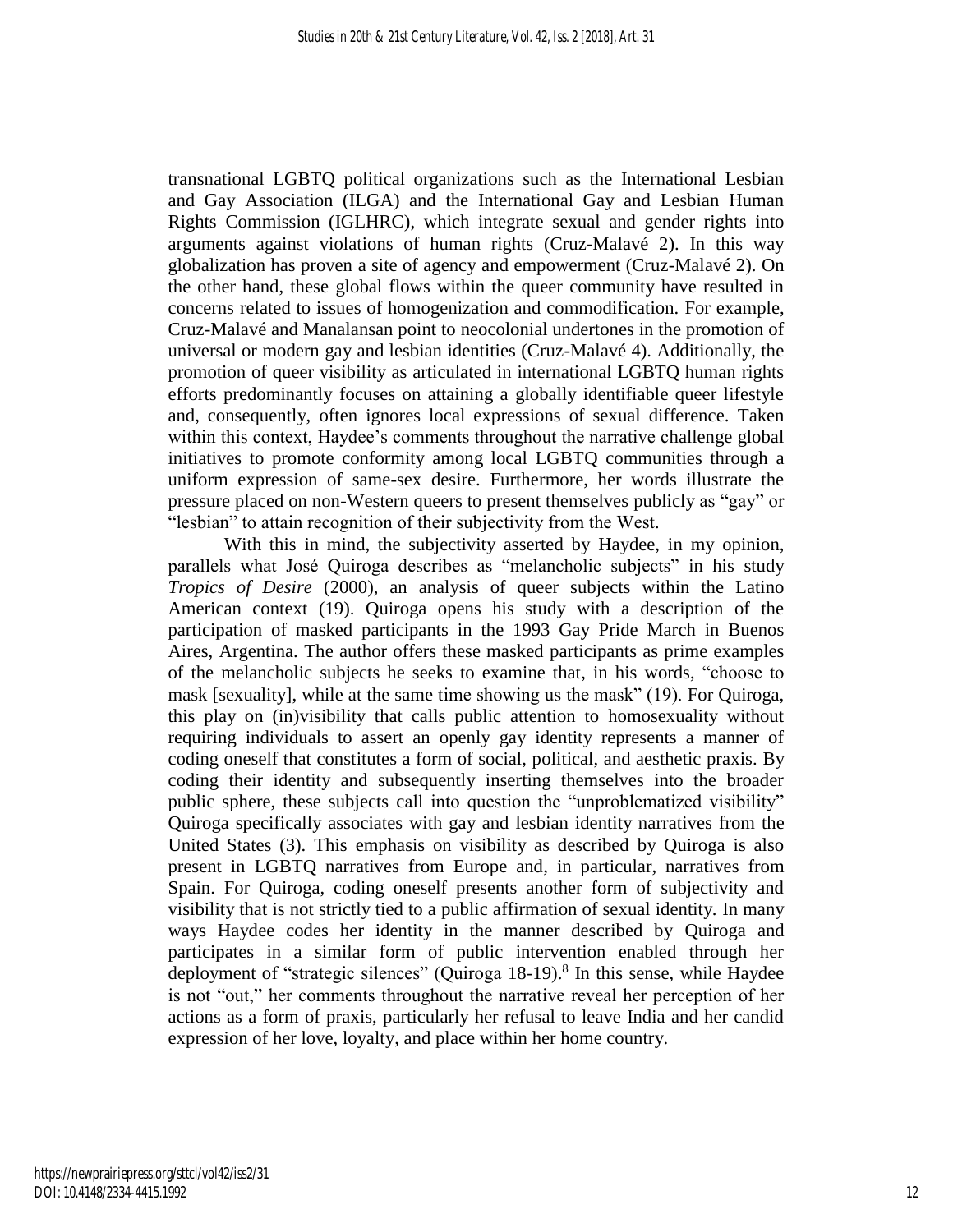The story ultimately concludes by emphasizing the tension surrounding narratives of progress and development in relation to the promotion of human rights and LGBTQ visibility. After extensively discussing their cultural differences, Haydee and Zoe ultimately succumb to one another. When Zoe still appears confused and distressed about their differences, Haydee suggests that Zoe visit a place that holds a personal significance to her, the Yamuna River. She asks Zoe to go there and carefully observe the people and place around her, hoping that the experience will allow her to understand, to an extent, her decision to stay in India. Specifically looking at the children and noting what she describes as the "*sombra de la preocupación*" 'shadow of worry' and "*sufrimiento*" 'suffering' in their faces, Zoe is described as coming to an understanding of Haydee's choice to remain in India:

Entendió entonces, todo lo que Haydee había querido decirle desde el principio . . . . Lo fácil, como bien había intentado explicarle, era irse y ser libre de vivir su vida como se le antojara y presentara. Lo complicado, pero necesario, era quedarse y supeditar ciertas cosas propias a favor de otras. No era ni más ni menos legítimo, ni menos correcto, pero era la elección de Haydee. (Cuesta 28-29)

She then understood everything that Haydee had wanted to tell her from the beginning . . . . The easy thing, as she had tried to explain, was to leave and be free to live her life as she wanted. The complicated, but necessary, thing was to stay and sacrifice some of her own things for others. It wasn't more or less legitimate, nor less correct, but it was Haydee's choice.

Zoe's departure emphasizes her own understanding of the differences existing between herself and Haydee. As a whole, the story demonstrates the ways both characters negotiate cultural, social, and ethnic affiliations that engage them in an encounter between their own heritage and new influences. By engaging both Zoe and Haydee as sexual subjects that exercise their own individual agency in its representation of a cross-cultural queer encounter, Cuesta's story signals a small but significant shift in perspectives on sexual identity and cultural stereotypes in Spanish lesbian literature.

Cuesta's and Nes's fictions ultimately raise questions in regard to more diverse concepts of sexual subjectivity and cultural values. This is most apparent in Haydee's decision to remain in India and Amira's choice to return to Senegal. These actions speak to broader discourses of human rights that, for Haydee and Amira, include and expand beyond the expression of their sexual subjectivity. In this regard, the narratives offer the possibility to consider LGBTQ struggles as linked to human rights not just in terms of equality and visibility, but also in terms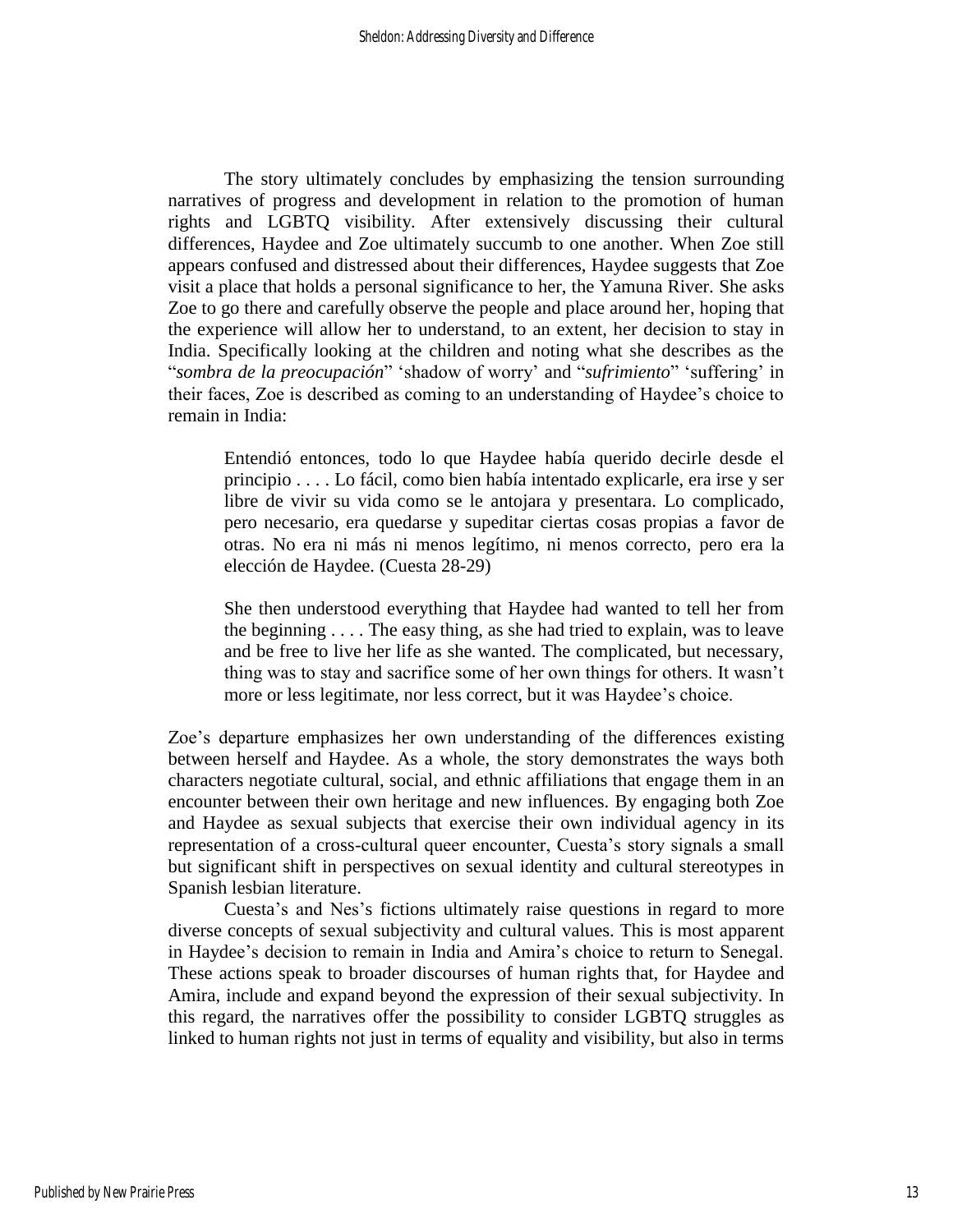of other concerns such as class, poverty, racial and ethnic oppression, or even sexual exploitation, all within the same community. These notions of human rights are ones that often seem ignored or downplayed in Western LGBTQ movements comprised and spearheaded by white middle- and upper-class citizens. Within this context, we may consider the manner in which Nes's and Cuesta's narratives ask readers to also examine what notions of "rights" and "personal responsibility" the narratives afford that challenge those of Western liberal subjects of means. This situation is best exemplified by the difficulty Susana and Zoe have understanding Haydee and Amira's ties to their home countries or the manner in which they exert their sexual agency. Indeed, Haydee and Amira are also of means, yet they seem to have a social consciousness about broader human struggles that Zoe and Susana lack. Ultimately, the tensions created through these women's dynamic relationships allow the narratives to engage in a representation of queer identities that signals the ways in which sexual identities may not be dislodged from other axes of identity.

#### **Notes**

1. Other texts that portray queer women travelers and display a more extensive treatment of the subject in Spanish literature include Inés Nuñez Vega's short story "Como decíamos ayer . . ." ('As We Were Saying Yesterday . . .') from the *Otras voces* ('Other Voices,' 2002) collection and Lillo's *Diario de una aupair bollo en USA* ('Diary of a Dyke Au Pair in the USA,' 2006).

2. Thoreson presents three critiques of the human rights framework addressed by critics: 1) the focus on claims against the state does not always address the problems experienced by individuals who are impacted by non-state actions as well, 2) advocating for a particular set of rights tends to dominate over the diversity of individuals' lived experiences, and 3) the pretension of the supposed "universality" of human rights that may render more marginalized communities invisible.

3. Nes has been mentioned in comprehensive studies from Spain and the United States, such as Margaret Frohlich's *Framing the Margin: Nationality and Sexuality Across Borders* (2008), María Castrejón's *…Que me estoy muriendo de agua* ('…I'm Drowning in the Water,' 2008) and the volume *Latina Lesbian Authors and Artists* (2011) edited by María Dolores Costa.

4. In 1960, Senegal gained its independence from France; however, the two countries continue to maintain close ties. France is Senegal's leading supplier, one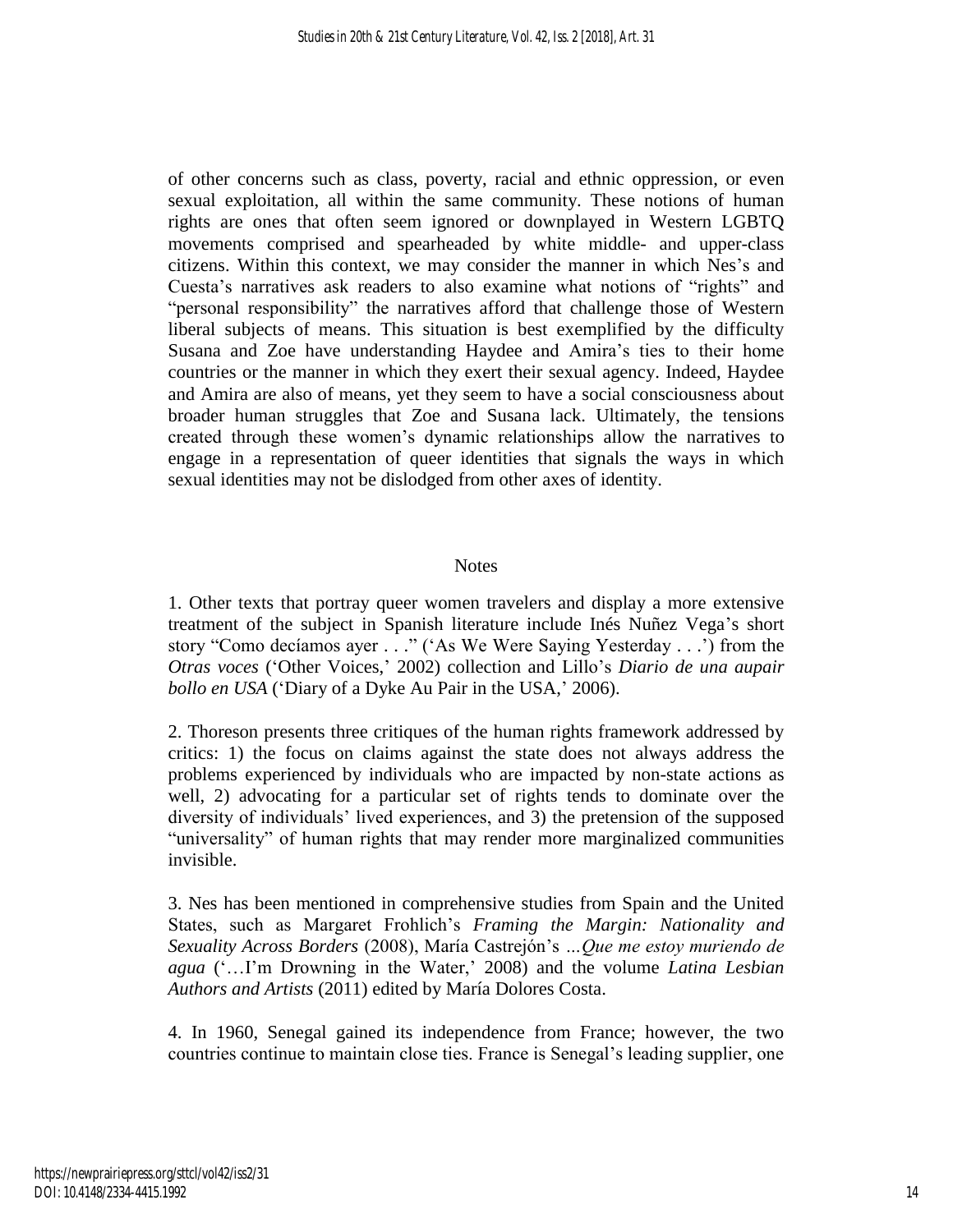of the country's largest export destinations, and one of the nation's leading foreign investors ("Engaging Abroad" 21). The country's capital, Dakar, is a popular tourist destination in French-speaking West Africa, and the tourist industry is an increasingly important source of jobs and income in the country ("Work" 26).

5. All translations are my own.

6. While patriarchy refers to the domination of women by men, kyriarchy emphasizes more complex and intersecting relationships of power that take into account race, ethnicity, class, sexual orientation, and gender. The term was coined by feminist, theological scholar Elisabeth Schüssler Fiorenza and is derived from the Greek words for "lord" or "master" (*kyrios*) and "to rule or dominate" (*archō*). Kyriarchy, as theorized by Schüssler Fiorenza, presents a "complex pyramidal system of dominations" with multiple and intersecting points of privilege, power, domination, and subordination; it is an "always-changing net of relations of domination" (Schüssler Fiorenza 14). For a more thorough definition of "kyriarchy" as proposed by Schüssler Fiorenza, see the introduction to *Prejudice and Christian Beginnings: Investigating Race, Gender and Ethnicity in Early Christian Studies* (2010).

7. The release of the film in India in 1998 caused riots, and theaters showing the film were attacked by activists from the Shiv Sena, a Hindu right-wing organization that stormed the theaters and tore posters from the walls and burned them (Dave 141).

8. Quiroga lists Latin American authors Virgilio Piñera, Xavier Villaurrutia, and Lydia Cabrera as examples of authors that employ "strategic silences" as a form of artistic and political praxis (18-19). Quiroga emphasizes that these authors were not "unhappy victims of a pre-Stonewall world," but rather "engaged with whole networks of visible, invisible, out, closeted, semi-closeted, partly open, flaming, or circumspect lesbians and gays" (18).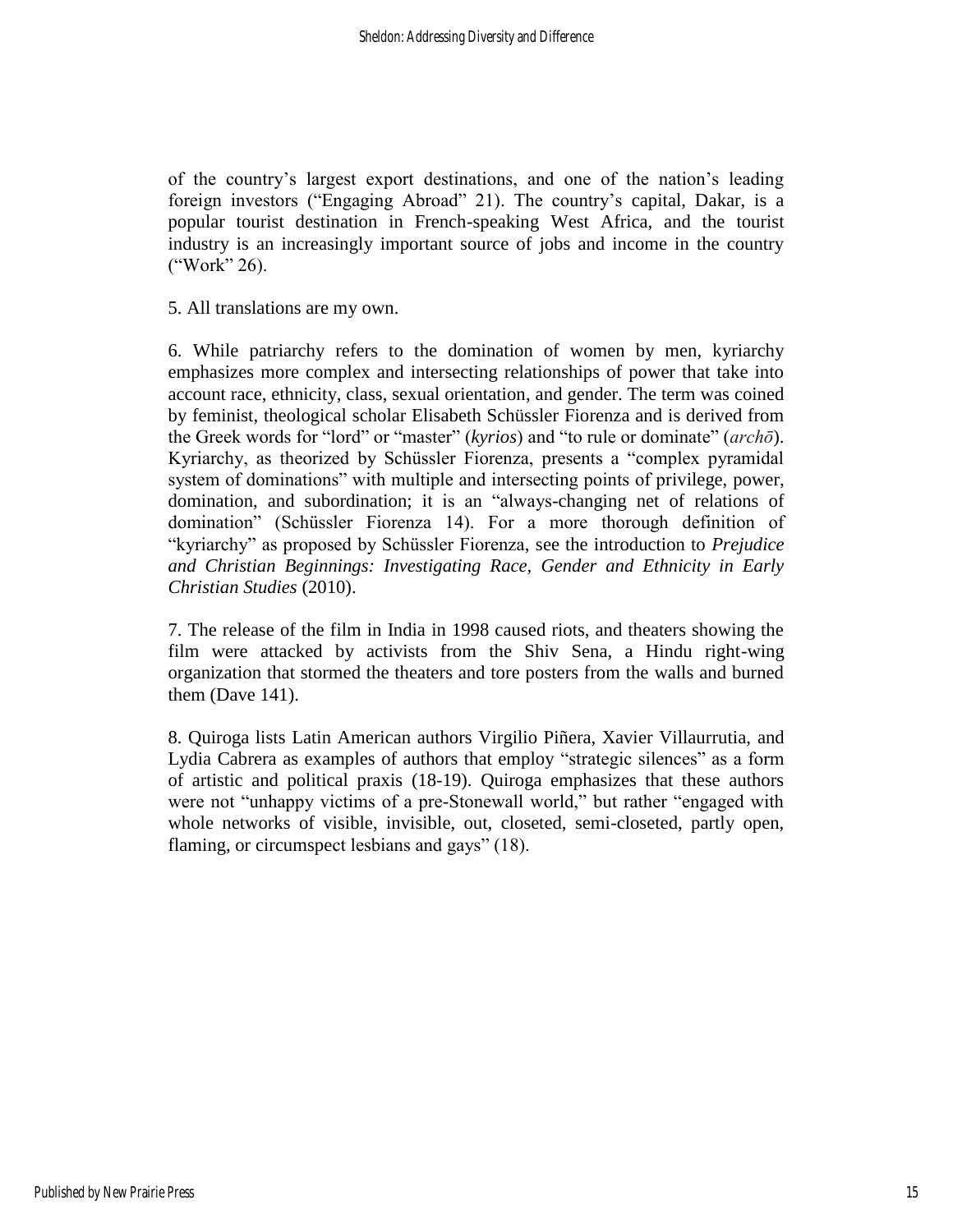#### **Works Cited**

- Bhaskaran, Suparna. *Made in India: Decolonizations, Queer Sexualities, Trans/national Projects*. Palgrave Macmillan, 2004.
- Binnie, Jon. *The Globalization of Sexuality*. SAGE Publications, 2004.
- Castrejón, María. *…Que me estoy muriendo de agua: Guía de narrativa lésbica española*. Editorial Egales, S.L., 2008.
- Collins, Jacky. "'Sisters Are Doing It for Themselves': Lesbian Identities in Contemporary Spanish Literature." *Lesbian Realities/Lesbian Fictions in Contemporary Spain*, edited by Jacky Collins and Nancy Vosburg, Bucknell UP, 2011, pp. 175-92.
- Cruz-Malavé, Arnaldo, and Martin F. Manalansan IV. "Introduction: Dissident Sexualities/Alternative Globalisms." *Queer Globalizations: Citizenship and the Afterlife of Colonialism*, edited by Arnaldo Cruz-Malavé and Martin F. Manalansan IV, New York UP, 2002, pp. 1-12.
- Cuesta, Cristina. "Zoe y Haydee." *El espejo de los deseos*, LesRain Editorial, 2007, pp. 12-31.
- Currier, Ashley. *Out in Africa: LGBT Organizing in Namibia and South Africa*. U of Minnesota P, 2012.
- Dave, Naisargi N. *Queer Activism in India: A Story in the Anthropology of Ethnics*. Duke UP, 2012.
- Dolores Costa, María, editor. *Latina Lesbian Authors and Artists*. Routledge, 2011.
- Ekine, Sokari. "Contesting Narratives of Queer Africa." *Queer Africa Reader*, edited by Sokari Ekine and Hakima Abbas, Pambazuka Press, 2013, pp. 78-91.
- "Engaging Abroad: France Leads the List of Diplomatic Trade Partners." *The Report: Sengal 2011*. Oxford Business Group, 2010, pp. 21-22.
- Felicitas Jaime, María. *Cenicienta en Chueca: mujeres que aman a mujeres.*  Odisea Editorial, 2003.
- *Fire*. Directed by Deepa Mehta, Trial by Fire Films Inc. and Kaleidoscope Entertainment, 1996.
- Frohlich, Margaret. *Framing the Margin: Nationality and Sexuality Across Borders*. Asociación Internacional de Literatura y Cultura Femenina Hispánica, 2008.
- Gopinath, Gayatri. *Impossible Desires: Queer Diasporas and South Asian Public Cultures*. Duke UP, 2005.
- ---. "Local Sites/Global Contexts: The Transnational Trajectories of Deepa Mehta's *Fire*." *Queer Globalizations: Citizenship and the Afterlife of Colonialism*, edited by Arnaldo Cruz Malavé and Martin F. Manalansan IV, New York UP, 2002, pp. 149-60.